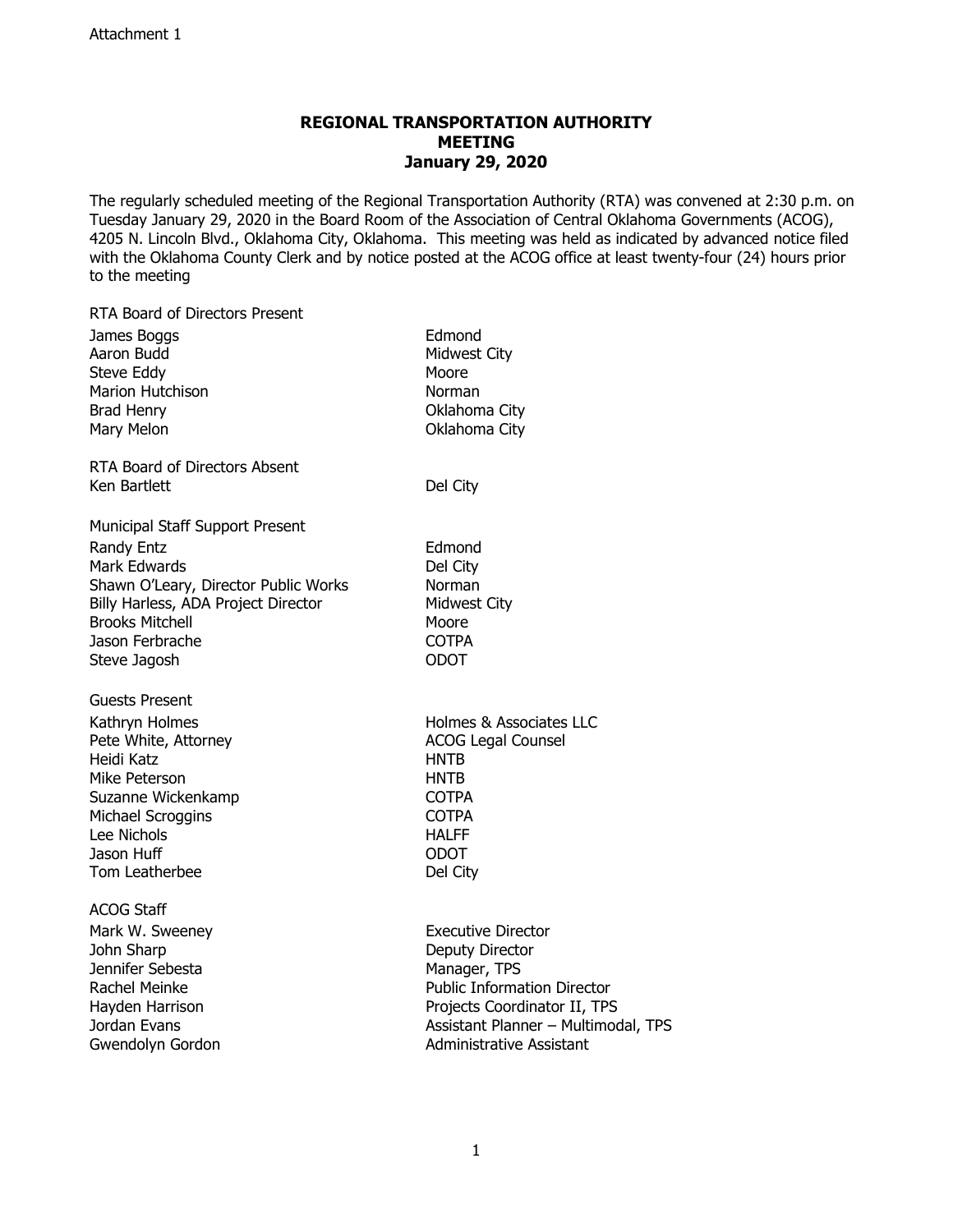## 1. Welcome and Introductions

Chair Brad Henry called the meeting to order at 2:40 p.m. He welcomed everyone and entertained introductions. There was a quorum.

Chair Brad Henry said Director Ken Bartlett is not present today because of health issues. The Board called Director Ken Bartlett to wish him well. Director Bartlett said because of his health issues it will be necessary for him to resign his position on the Board and wished them great success.

- 2. Review and Approval of the Minutes December 11, 2019 & January 7, 2020 Chair Brad Henry asked for a motion to approve both sets of minutes. Director Mary Melon made the motion to approve both sets of minutes. Director Steve Eddy seconded the motion. The motion carried unanimously (6-0).
- 3. Review and Approve RTA Monthly Financial Report and Claims Chair Brad Henry asked for a motion to approve the Monthly Financial Report and Claims. Director Marion Hutchison made motion to approve Monthly Financial Report and Claims. Director Mary Melon seconded the motion. The motion carried unanimously (6-0).
- 4. Review and consider approval of Memorandum of Understanding (MOU) for Interim Administrative Services between the Central Oklahoma Transportation and Parking Authority (COTPA) and RTA. Chair Brad Henry asked for a motion to approve the Memorandum of Understanding (MOU). Director Marion Hutchison made a motion to approve the (MOU). Director Mary Melon seconded the motion. The motion carried unanimously (6-0).
- 5. Review and consider approval of Press Release Regarding Agreement with COTPA for Interim Administrative Services Chair Brad Henry asked for a motion to approve the press release regarding the Agreement with COTPA for Interim Administrative Services. Director James Boggs approved the motion. Director Steve Eddy seconded the motion. The motion carried with the following votes:
	- AYE: Boggs, Hutchison, Henry, Melon, Eddy

NAY: None

ABSTAIN: Budd

- 6. Report from Property Acquisition Subcommittee Director Marion Hutchison said they have not had a recent meeting, but Kathryn Holmes continues to meet with BNSF on a number of issues. BNSF plans to meet with the Board and have a discussion in the near future. He said until then there are no additional items to report.
- 7. Discuss and consider approval of funds to develop RTA website, logo, rebranding (i.e., possible name change), and marketing materials Director Marion Hutchison suggested that the Board use COTPA's marketing department to bring back a proposal of various potential name changes. Director Mary Melon suggested outsourcing the branding to a professional group. Chair Brad Henry said perhaps the RTA Board could get a professional marketing company to do some in kindwork.

Jason Ferbrache said the way COTPA approaches branding is they have an in-house marketing team that keeps their brand and their customers engaged. When it comes to developing a branding strategy, they have always relied on professionals that do it day in and day out. They let their in-house team manage the professional firm.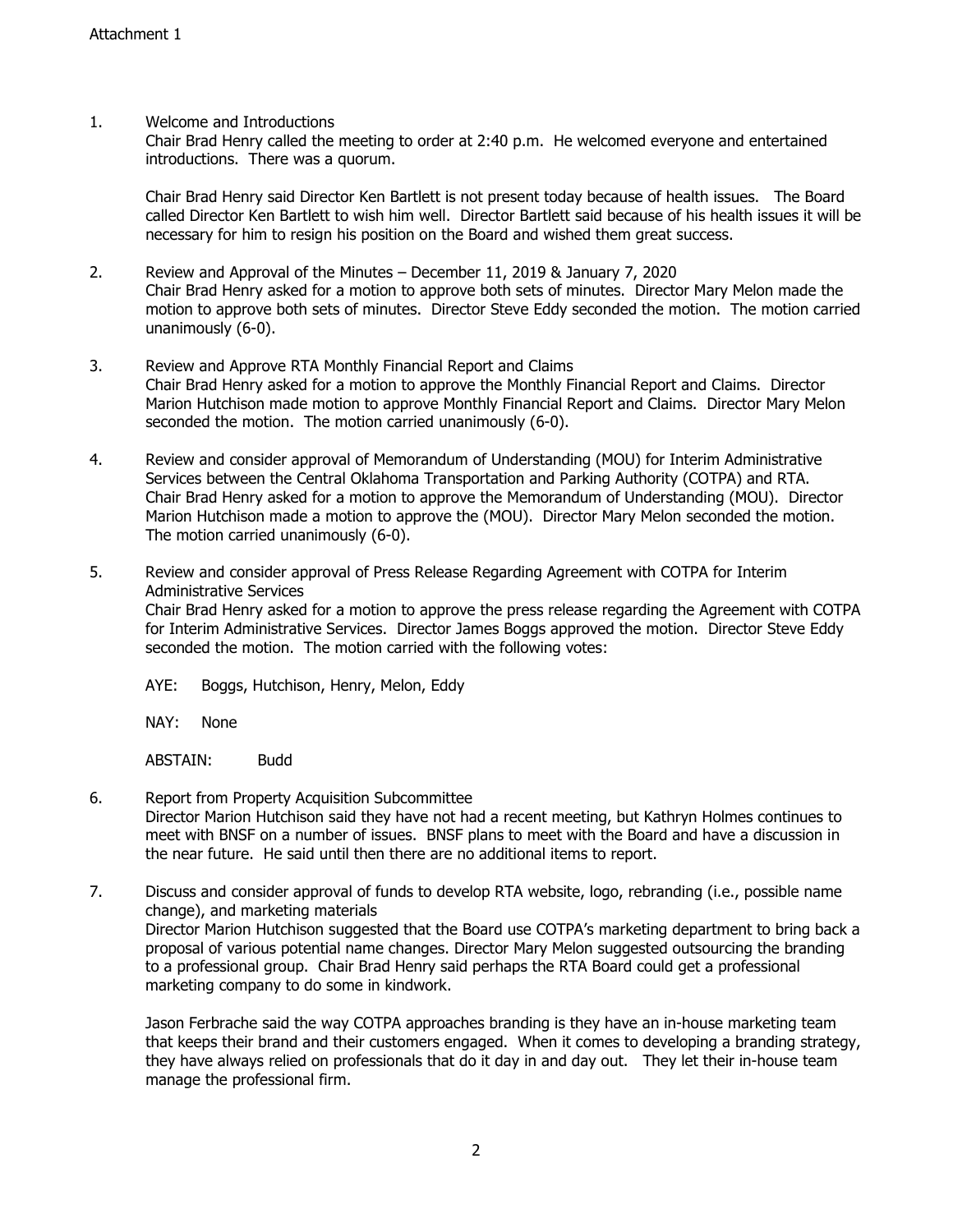Director Steve Eddy made a motion for COTPA to bring back a proposal to the RTA Board to consider regarding branding, establishing a website, and possible name change. Director Mary Melon seconded the motion. The motion carried unanimously (6-0).

Director Marion Hutchison suggested to create a contest from the six member cities requesting they come up with something unique and if it is great the RTA might use it. The Board liked his idea.

8. Update on discussion with BNSF and discuss and consider approval of date for special board workshop with BNSF

Chair Brad Henry said consultant Kathryn Holmes has had good discussions with BNSF. He said Kathryn Holmes included Derek Sparks and himself in a phone call with BNSF legal counsel to discuss the legislation the RTA was filing to get their approval. He said the discussions have progressed and that BNSF has asked Kathryn Holmes for an opportunity to bring their team and address the RTA Board on the full ramifications, road blocks, and ways to get around them.

Kathryn Holmes said it is a nice opportunity for BNSF to speak directly to the RTA Board to help explain what is required to get through this acquisition process. The process of gaining access to the corridor and/or acquiring an interest of some kind to allow the commuter rail on their line.

Kathryn Holmes said she was hoping to get several dates from the RTA Board to take back to BNSF. She gave the date of March 18, 2020, Director James Boggs and Director Marion Hutchison were not available on that date due to Spring Break. Ms. Holmes gave the date of April 6, and she emphasized it would be an afternoon meeting starting at 1:00 p.m. and should be over by 5:00 p.m. Director Steve Eddy said he could not make April 6. Kathryn Holmes gave the date of April 7, and Mary Melon said she has a grandbaby due that week. She then gave the date of April 13. Ms. Holmes said she would present the following dates of March 18, April 6, 7, and 13 to BNSF and get back to the RTA Board on which date would work for them.

9. Update on FHWA planning funds and upcoming meeting between RTA, ODOT and FHWA. Chair Brad Henry said there is not much to update except encouraging preliminary discussions with the Deputy Director at ODOT. He said the FHWA sends planning funds to the state and the state distribute the funds. In Oklahoma the entity is ODOT and FHWA funds go to ODOT which it distributes to ACOG, the Metropolitan Planning Organization (MPO). He said ACOG puts together annually a work plan for the expenditures of the FHWA funds.

Chair Brad Henry spoke with Dawn Sullivan Deputy Director with ODOT and she agreed to set up a meeting with ODOT and FHWA to further discuss this issue and the meeting is tomorrow morning, Thursday, January 30 at 10 a.m. He said Kathryn Holmes, himself and James Boggs will be attending.

## 10. Update on Directors and Officers Liability Insurance Policy

Chair Brad Henry said the RTA has a Directors and Officers Liability Insurance Policy that ACOG was instrumental in securing and the premium is paid up through May 17 of this year. He said that Mark Sweeney provided him with the actual policy as well as the summary of the policy and contact information for the agent. Chair Brad Henry said he forwarded the information to Aaron Budd. He spoke with the agent and gave him the new address and contact information. He was told by the agent that the policy was for the RTA Directors and Officers and the fact that administrative officials change should not impact the policy as it would follow them and the new Officers. Chair Brad Henry said the changes will take effect February 1, 2020 and there will be no gap in coverage but if there are any concerns, they will get back to the committee immediately.

11. Public Comments None